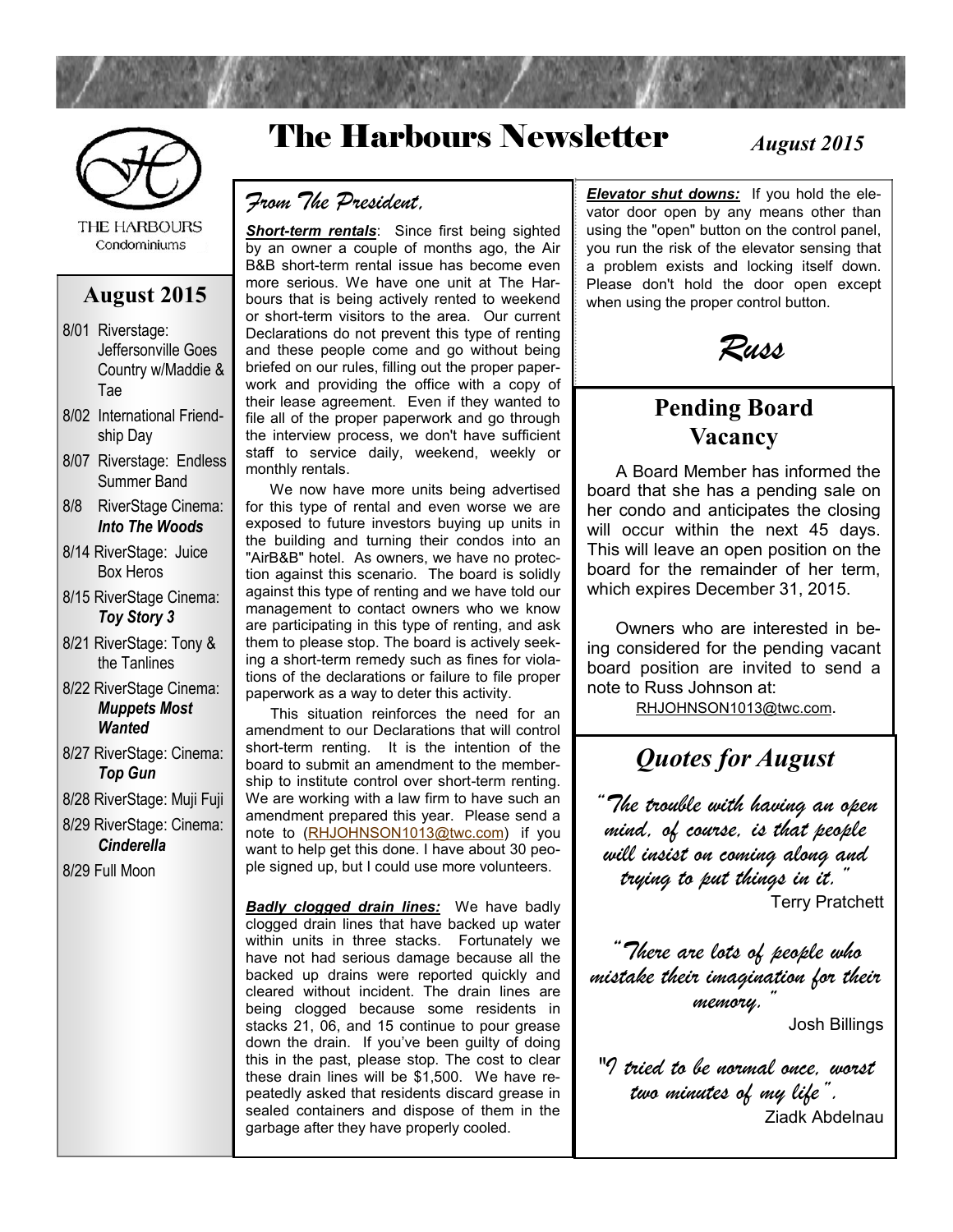

## The Harbours Newsletter *August 2015*

### *Notes from the P.M.*

#### **Light Emitting Lighting (LED) LIGHTS**

Over the past 2 years we have made a conscious effort to transition into LED light bulbs whenever practical. While the initial cost of upgrading to LED lighting is more expensive than ordinary lights, the end result is lower consumption of utilities for our lighting.

When I compare our consumption for July 2015 with the data of our historical usage in previous years for July, it reflects that our usage was significantly lower this year.

Over the last few years we have transitioned to LED bulbs in the following areas: main lobby, exit signs, common hallway lighting, indoor & outdoor pool areas and other common areas throughout the property. We will continue to transition other areas to LED lighting beginning with the service area lobbies and replacement of the fluorescent lights in the stairwells.

It is our goal to see our rate of consumption continue to decrease when we compare the same time period to prior years. When we decrease our total electric usage, we are not only doing a service to the residents of our building with lower electric bills, but to our environment as a whole!

#### **TIME Warner Cable**

I am currently working with Time Warner Cable to get pricing for residents of The Harbours to have improved cable service within the next 30 days!

If negotiations are successful, all residents will benefit from the addition of the Showtime package added to their lineup. This includes Showtime, Showtime on Demand, Showtime West,

Showtime Too, Showtime Showcase, Showtime Extreme, Showtime Beyond, Showtime HD, and Showtime Too HD.

 In addition, internet service speeds will increase to 30mbps for download speed & 5mbps for upload speed. Your current HBO package will remain the same, which includes HBO, HBO 2, HBO Latino, HBO on Demand, HBO West, HBO Signature, HBO Family, HBO HD, HBO Family HD, and HBO Signature HD. \*HBO and Showtime will require a DVR to use the enhanced features.

 I will forward additional information regarding changes and improvements to your cable service as it becomes available.

#### **Garage Consultant**

The Harbours has engaged the services of a Garage Consultant. During the first week of August **THP Limited Inc.** will be onsite, inspecting our garage. The scope of their work includes a written study that provides the following:

 \* an assessment of the current condition of the parking garage

 \* recommended repair options with long term maintenance items prioritized with probable costs.

THP will perform their services in accordance with generally accepted standards of professional care appropriate for the size, complexity and characteristics of parking structures similar in size and design to ours.

### *Hall Of Fame / Home Of The Week*

Since the first of the year, the Courier-Journal has featured several condominiums here at The Harbours in their "Home Of The Week" column. The weekly article features homes throughout the Louisville and Southern Indiana area. The article showcases the creative decorative touches that make a home a masterpiece. We have seen the inside of several homes at The Harbours featured in this column with color photos of the unique features and decorative aspects of each homeowner. Featured units include:

January 10th, "Perched On The River" with Sandi & Russ Johnson Features: "sparkling surfaces, gathering spot, fresh & modern"

January 24th, "Modern Marvel" with Teresa & Lloyd Tarter Features: "dramatic touch, sleek lines, built-in storage"

February 28th, "Creative Eye" with Meg & Greg Rush Features: "views inside & out, clever built-ins, ideal river watching"

June 12th, "Functionally Stylish" with Debbie Pullen Features: "pops of color, light & airy, outdoor oasis"

 All 4 of the articles that recognized Harbours condominiums have been framed for display in the lobby near the fitness center.

 We want to continue promoting our beautiful property within the community and look forward to filling our walls with these beautiful articles!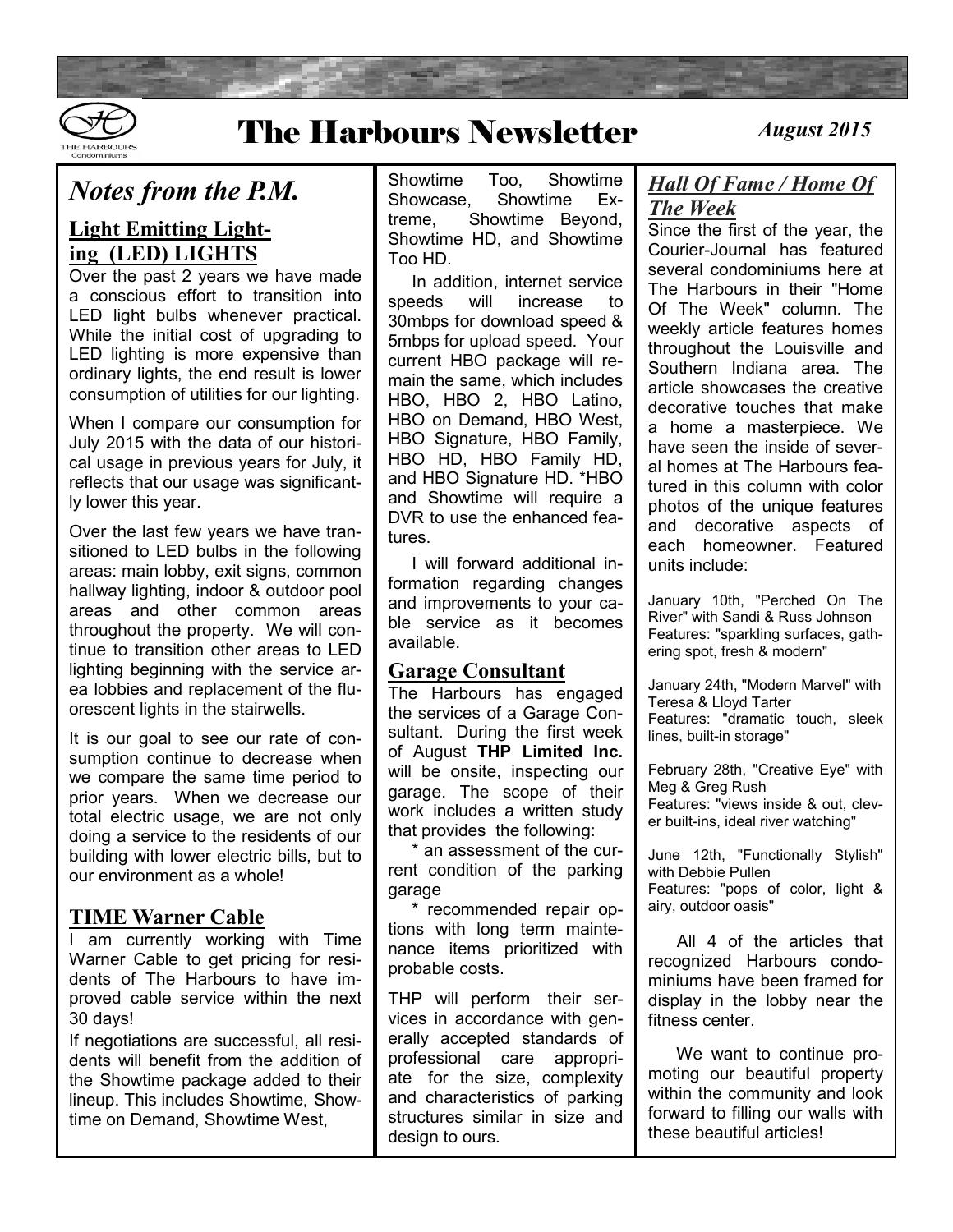

# The Harbours Newsletter *August 2015*

### *Notes from the P.M. continued*

### **Yard Sale**

 A few Residents have expressed an interest in having a community yard sale. Before we confirm a date and make a commitment to host this event, we would like some feedback of what the level of interest and participation would be.

 If you're interested in participating in a Yard Sale, send an email to the HOA Office and let us know what you think.

*Daniel*

## **Looking For Christmas Party Volunteers**

 The second 2015 HOA sponsored event will be the Christmas Party and Harbours Float.

 If you are interested in joining the planning committee and/or have a great idea for either of these events, please contact Gloria Hatcher at:

gloriahatcher767@gmail.com.

## **Medley's Total Home Improvements**

 (502) 593-8015 Rmedley22@aol.com

Specializing in Tile & Stone Work

Check out our work at YP.COM: Medley Home Improvements Paid Advertisement

## **Financial Update**

 The financials through July 2015 reflect that our overall expenses remain in budget.

 The Finance Committee and Board of Directors remain optimistic that our income and expenses will remain in budget throughout 2015.

## **Parking Violations**

 "*Thank you*" to everyone who parks in their correct, assigned parking space(s).

 Almost daily, the HOA office receives complaints that residents and/or their guests have parked in a space not assigned to their condo. Many times residents arrive from out of town only to find a non -authorized vehicle in their parking space. This leaves the homeowner without a parking space and a hassle that is unnecessary and unwarranted.

 We also have several homeowners who consistently park in guest/staff/contractor or other HOA assigned parking spaces. This creates more problems when the office assigns a parking pass to a contractor for a specific space, only to find that there is a vehicle already parked in that space. Please be advised that a Harbours parking sticker (provided by the office) must be displayed in your vehicle's windshield whenever you park in an HOA assigned space.

 Any vehicle parked in a space that is not assigned to their condo or not authorized by the office is subject to be towed at the owner's expense.

> *Thanks for your cooperation.*

## **HOA Utility Recap for July 2015**

Cost per sq. ft. for July:

| Electricity:<br>Water: |       | \$ .0229<br>\$.0117 |
|------------------------|-------|---------------------|
| Sewer:                 |       | \$.0204             |
| Type of Unit           | SQ FT |                     |
| АΑ                     | 845   |                     |
| Α                      | 992   |                     |
| B                      | 987   |                     |
| BВ                     | 1,974 |                     |
| ВC                     | 1,929 |                     |
| BD                     | 1,800 |                     |
| С                      | 942   |                     |
| <b>CF</b>              | 2,140 |                     |
| D                      | 813   |                     |
| E                      | 1,353 |                     |
| EE                     | 1,500 |                     |
| F                      | 1,198 |                     |
| G                      | 1,420 |                     |
| T                      | 2,469 |                     |
| U                      | 1,832 |                     |
| $\vee$                 | 1,358 |                     |
| W                      | 3,537 |                     |
| Χ                      | 1,988 |                     |
| Υ                      | 1,988 |                     |
| Z                      | 1,957 |                     |
| TH1                    | 1,953 |                     |
| TH <sub>2</sub>        | 1,903 |                     |
|                        |       |                     |

Example: U Unit July Electricity for TH1 Units: 1,832 sq.ft. x \$.0229 = \$ 41.95 July Water for TH1 Units: 1,832 sq.ft. x \$.0117 = \$ 21.43 July Sewer for TH1 Units: 1,832 sq.ft. x \$.0204 = \$ 37.37

> *Quality Painting* Kip Palmer, Owner **502-681-6914** ♦ ♦ ♦ *Mention This Ad & Receive A Discount* Paid Advertisement